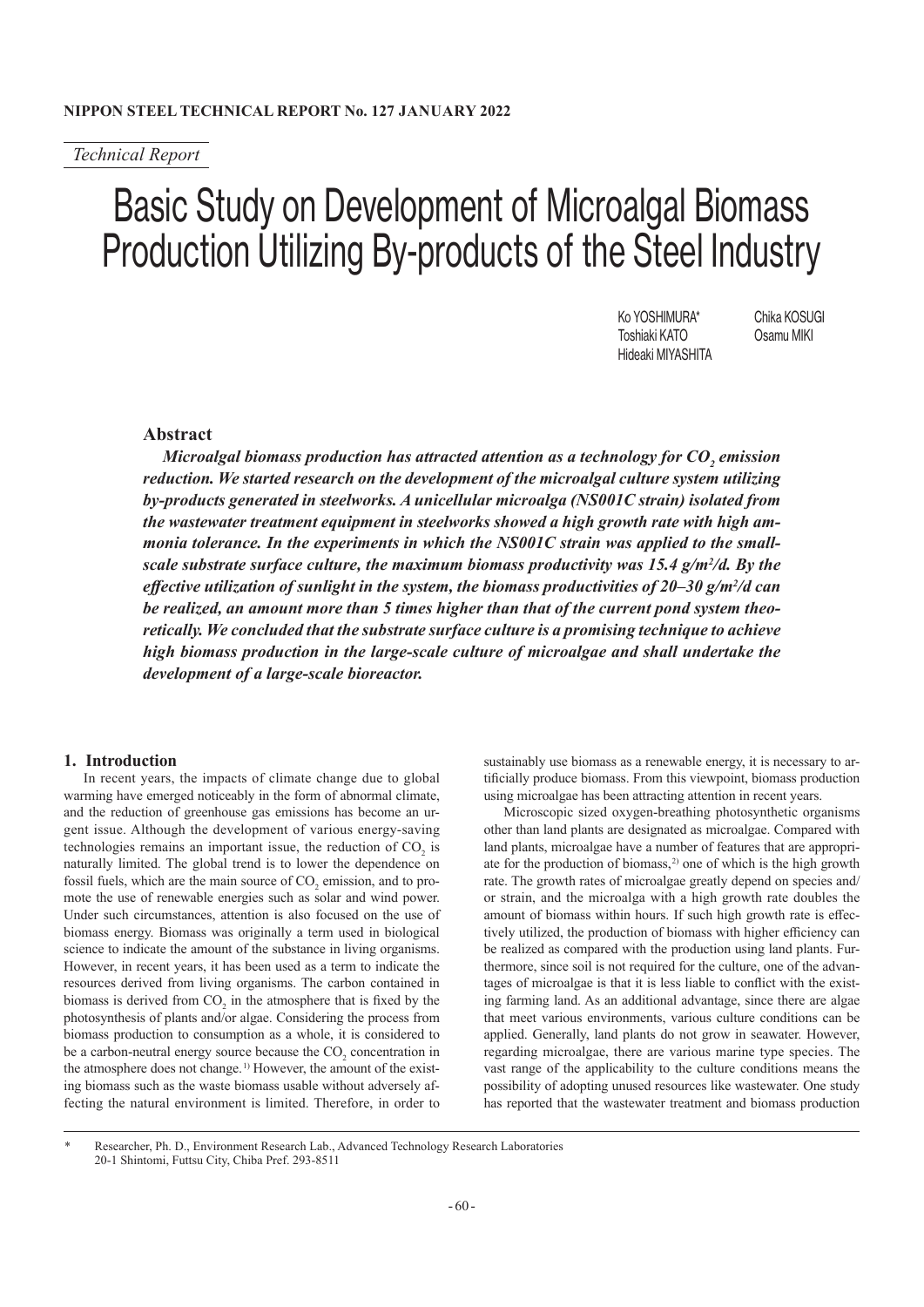were compatibly conducted using microalgae in the wastewater treatment process.3) Furthermore, the high lipid content is also considered to be advantageous. Some of the species and/or the strains of microalgae can accumulate lipids exceeding 50% of the biomass weight.2) This value is far above that of lipid-producing crops like palm. For this reason, the microalgal biomass is highly anticipated as the next generation material of biological fuel. Thus, the various characteristics of the microalgae that are appropriate for biomass production are attracting worldwide attention.

Nippon Steel Corporation is developing various technologies for reducing  $CO_2$  emissions that include research on the biomass production using microalgae. We focused our attention on the microalgal biomass because, in addition to the above-described reasons, the by-products produced in the iron and steelmaking process are considered to be effectively utilized. Particularly, the wastewater from the steelworks is expected to be utilized as the culture medium for the culture of microalgae. Although most of the wastewater from the steelworks is circulated and reused within the steelworks, the reuse of the wastewater from coke ovens is difficult because it contains a high concentration of ammonia originating in coke. For microalgae, nitrogen is a major essential element. Utilizing ammonia in wastewater as a nitrogen source contributes not only to the effective utilization of the by-products, but also to the cost reduction in biomass production, and the improvement of the environmental load of the wastewater. In addition, the waste gas emissions in the steelworks that contain a high concentration of  $CO_2$  gas are also convenient for promoting the growth of the microalgae. Furthermore, in a steelworks, there are a number of unused waste heat discharges, which can be utilized as the heat source to maintain the culture temperature of the microalgae in winter. In addition, the steelmaking slag, a byproduct of the steelworks, is sold as fertilizer because it contains phosphorous in great quantities which is an essential nutrient for microalgae. Thus, we considered that, by effectively utilizing such in-house unused resources, a cost-saving and energy-saving-type biomass production system can be established.

Although the large-scale microalgae culture has been put into practical application with respect to the several types of microalgae such as chlorella, euglena, and spirulina, their usages have been limited to the raw materials of high-value-added products such as health foods and pigments. The large-scale culture technologies intended for producing energy like biofuels have been researched and developed by many research institutes and companies around the world, particularly since the 2000s. However, they have not yet reached the practical application level. The practical production of the microalgae biomass is very difficult. However, if the practical production is realized in a steelworks, taking advantage of a number of its infrastructures applicable to the production, such a process can be an effective  $CO_2$  gas reduction technology. Therefore, we are promoting research with the intention of developing a large-scale microalgae culture technology that can be introduced into steelworks. In the research conducted so far, we started by collecting and isolating the algae strains for culture, and then evaluated the characteristics of the obtained candidate algae. Then, in order to maximally utilize the growth rate of the candidate algae, we investigated the substrate surface culture method that is different from the conventional liquid culture method. The substrate surface culture is a culture method excellent in gas exchange and sunlight utilization efficiencies, and is expected to be a technology that greatly enhances the productivity of microalgae. This paper introduces this research.

## **2. Main Discourse**

## **2.1 Isolation of strain for culture and evaluation of its characteristics**

#### **2.1.1 Background**

Upon establishing a biomass production system using microalgae, the selection of the strain for culture is a crucial issue. Since the characteristics of microalgae vary greatly depending on the species and/or strain, it is required to select a strain with characteristics suitable for the purpose. For the biomass production, the selection of strains having the following characteristics is desired: adaptability to the culture environment, ease of culturing, high growth rate, and high accumulation of lipid and carbohydrates. Since our culture system is based on the utilization of coking wastewater as a prerequisite, we decided to first select strains that can grow in the coking wastewater.

The ammonia contained in coking wastewater is a nutrient for algae, and at the same time, toxic in high concentrations.<sup>4)</sup> Furthermore, since the coking wastewater is diluted with seawater in the treatment process, the strains for culture must have resistance at least to ammonia and salt. There are two methods of selecting the candidate strains: one is the selection from algae strains owned by universities and/or by the microbiological strain preservation institutions (culture collections), and the other is the independent collection of new strains from the environments. Since there are no examples of separating algae from seawater containing high concentration ammonia, we considered that there are very few known algae strains applicable to coking wastewater. Therefore, we considered that it would be more efficient to first collect algae that can grow under the above conditions from the actual coking wastewater treatment facility, and then to select from among them the strain that grows rapidly. Thus, the algae that can be the candidate culture strains were isolated.

In establishing a culture system using the strain isolated as described in the previous section, we first conducted an experiment to grasp the characteristics of the strain. In particular, we decided to clarify the growth rate that is important as a characteristic directly related to the biomass productivity. Furthermore, in order to evaluate the ammonia resistance required for application to the coking wastewater, we studied the relationship between the ammonia concentration and the growth rate.

#### **2.1.2 Material and method**

Among the biofilms that adhered to the coking wastewater treatment facility in the steelworks, a part of the one visually tinged with green was scraped off, and recovered with a small amount of the wastewater as algae samples. The samples were spread onto an agar plate medium (filtered natural sea water added with Daigo's IMK Medium (FUJIFILM Wako Pure Chemical Corporation) to a final concentration of 250 mg/L, agar 1.5%), and stationary-cultured in the artificial climate chamber (Nippon Medical and Chemical Instruments Co., Ltd., LPH-411PFD-SP) under the condition of temperature: 25°C, 14L/10D light-dark cycles, and photosynthetic photon flux density: about 100 *μ*mol/m2 /s. Collected with a micro loop, the microalgae in the green colony that appeared on the agar plate medium were subcultured on a new agar plate medium. This subculture was repeated. During this work, several strains were selected from the colonies that appeared in a short period of days and showed the high growth rate. By repeating the subculture, they were sterilized. One of the strains was nominated as the NS001C strain, and was observed by an optical microscope (Nikon Corporation, DS-Fi2). In addition, for identification of the species, analysis of the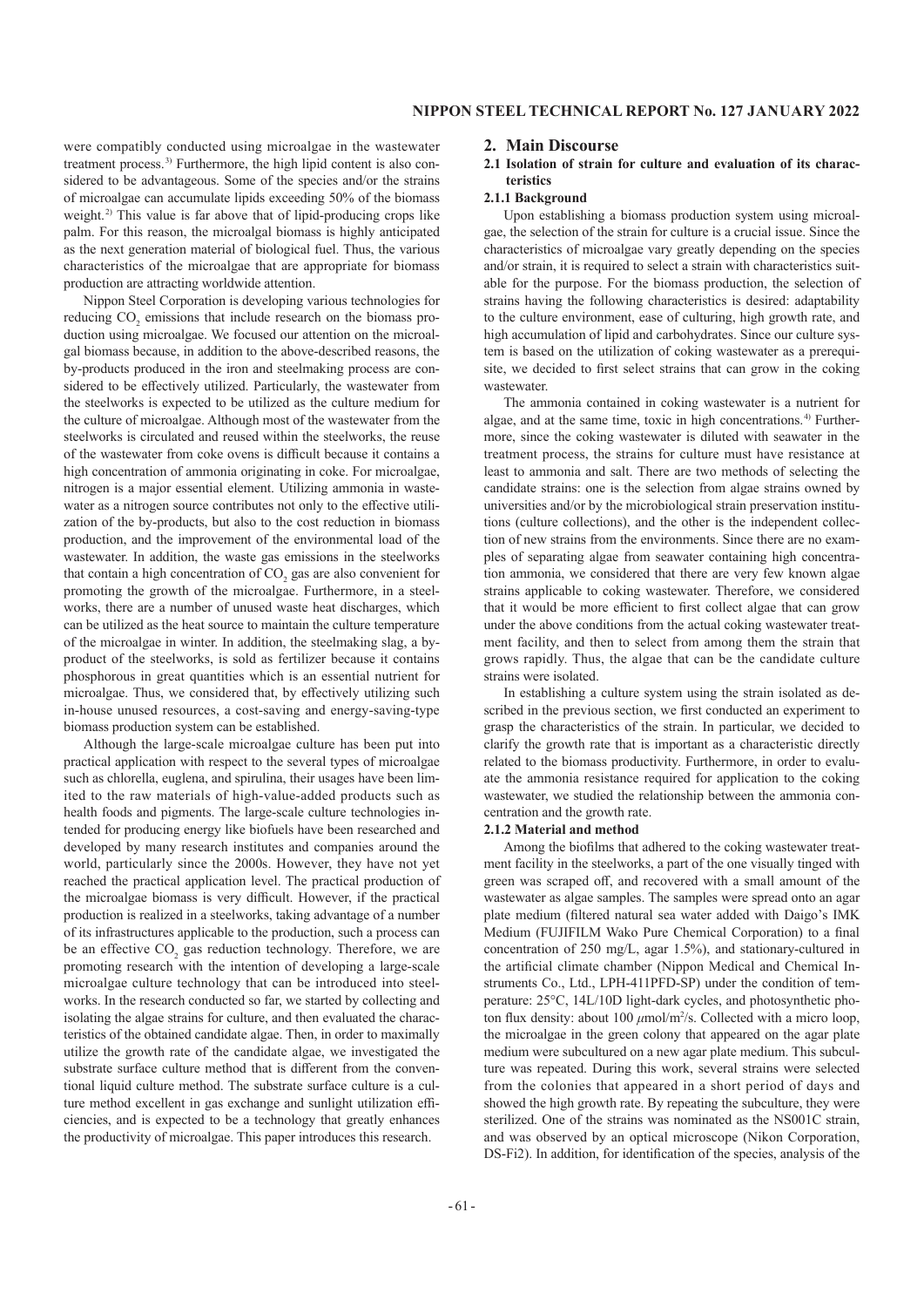## **NIPPON STEEL TECHNICAL REPORT No. 127 January 2022**

18S rRNA genetic sequence was conducted (through outsourcing).

The NS001C strain cultured in advance in the enriched seawater medium (one liter of natural seawater added with 20 ml of PES culture medium<sup>5)</sup>) was subcultured in a 30 ml enriched seawater culture medium, contained in a silicon-plug-sealed 100 ml baffled conical flask, so that the initial optical density of cells at the wavelength of 730 nm in the medium was 0.01. They were shaking-cultured at the rate of 120 rpm in an artificial climate chamber at temperature: 25°C, 14L:10D light-dark cycles, and photosynthetic photon flux density: about 150 *μ*mol/m<sup>2</sup>/s. At two-hour intervals, one ml of the culture solution was fractionated, and the optical density at a wavelength of 730 nm was measured with a spectrophotometer (Hitachi High-Tech Science Corporation, U-2910), and the growth curve in the logarithmic growth phase was plotted.

The PES culture medium that does not contain nitrogen (sodium nitrate removed from the PES culture medium, hereinafter referred to as N−PES culture medium) was prepared, and the N−enriched seawater culture medium (one liter of seawater added with 20 ml of N−PES culture medium) was formulated. Additionally, an ammonium chloride aqueous solution (20000 mg/L as N) was prepared. Seven types of culture medium each having a different ammonia nitrogen concentration (0, 20, 40, 80, 150, 300, 1000 mg/L as N) were prepared by creating a 30 ml N−enriched seawater medium and by adding thereto a proper quantity of the ammonium chloride aqueous solution in 100 ml baffled conical flasks. The NS001C strain, cultured in advance as described above, was subcultured in the respective culture medium so that the initial optical density of cells at a wavelength of 730 nm in the medium was 0.1, and cultured under the same condition as described above. One ml of the culture solution was collected from the respective flasks on the very day of the start, first, second and third days after the start of the culture and the optical density was measured at a wavelength of 730 nm to plot the growth curves.

## **2.1.3 Result and discussion**

**Figure 1** shows the results of the optical microscope observation of the NS001C strain. The NS001C strain is a green ellipsoidal unicellular alga with a cell diameter of approximately 3–8 *μ*m. The growth due to autospore formation was observed. As a result of the analysis of the 18S rRNA genetic sequence, it was suggested that the strain is closely related to the *Trebouxiophyceae* class *Chlorella* genus or *Parachlorella* genus and can be a novel genus and novel strain.

We also succeeded in isolating several other unicellular algal strains in addition to the NS001C strain. Since the NS001C strain showed the best growth rate in the simple experiment on agar plate medium among those strains (data not shown), and many strains with excellent growth rates have been found in the algae closely related to *Chlorella*, 6) we selected the NS001C strain as a provisional culture strain for the subsequent research.

**Figure 2** shows the growth curve of the NS001C strain in the logarithm growth phase. The optical density showed an exponential increase. The doubling time of the optical density calculated from the growth curve is 4.54 hours, which is 0.15 h<sup>-1</sup> when converted to the specific growth rate. Although a direct comparison is difficult due to different experimental conditions, a previous research reported that the specific growth rate of *Chlorella sorokiniana* UTEX 1230, which has an excellent growth rate, is  $0.12 \text{ h}^{-1}$ ,<sup>7)</sup> thus clearly indicating that the NS001C strain has an extremely high growth rate.

**Figure 3** shows the growth curve at each ammonia concentra-

tion. The growth rate is highest when the ammonia nitrogen concentration is 20 mg/L, and gradually decreases as the ammonia concentration increases. In addition, linear growth is also observed at 1000 mg/L. Since the growth is also observed at a very high concentration of ammonia, this demonstrates that the NS001C strain has sufficient ammonia tolerance for the application to coking wastewater. In addition, it was revealed that it has salt tolerance that enables the growth both in fresh water and seawater (data not shown). Based on these findings, the NS001C strain was considered to be suitable as a



**Fig. 1 Microphotographs of the NS001C strain Cells of the NS001C strain cultured with 14L/10D light-dark cycles were observed at three different time points in a light period. Left: autospores. Middle: vegetative cells. Right: an autosporangium.**



**Fig. 2 Growth curve of the NS001C strain in the log phase Optical density at 730 nm of culture solutions was measured by a UV-Vis spectrometer. The symbols indicate the mean value of the three cultures. The error bars indicate the standard deviations.**



**Fig. 3 Growth curves of the NS001C strain under various ammonia concentrations**

**Optical density at 730 nm of culture solutions was measured by a UV-Vis spectrometer.** ◇**: NH<sup>4</sup> -N 0mg/L,** □**: NH<sup>4</sup> -N 20mg/L,** △**: NH<sup>4</sup> -N 40mg/L,** ×**: NH4 -N 80mg/L,** +**: NH<sup>4</sup> -N 150mg/L,** ◆**: NH<sup>4</sup> -N 300mg/L,** ■**: NH<sup>4</sup> -N 1000mg/L.**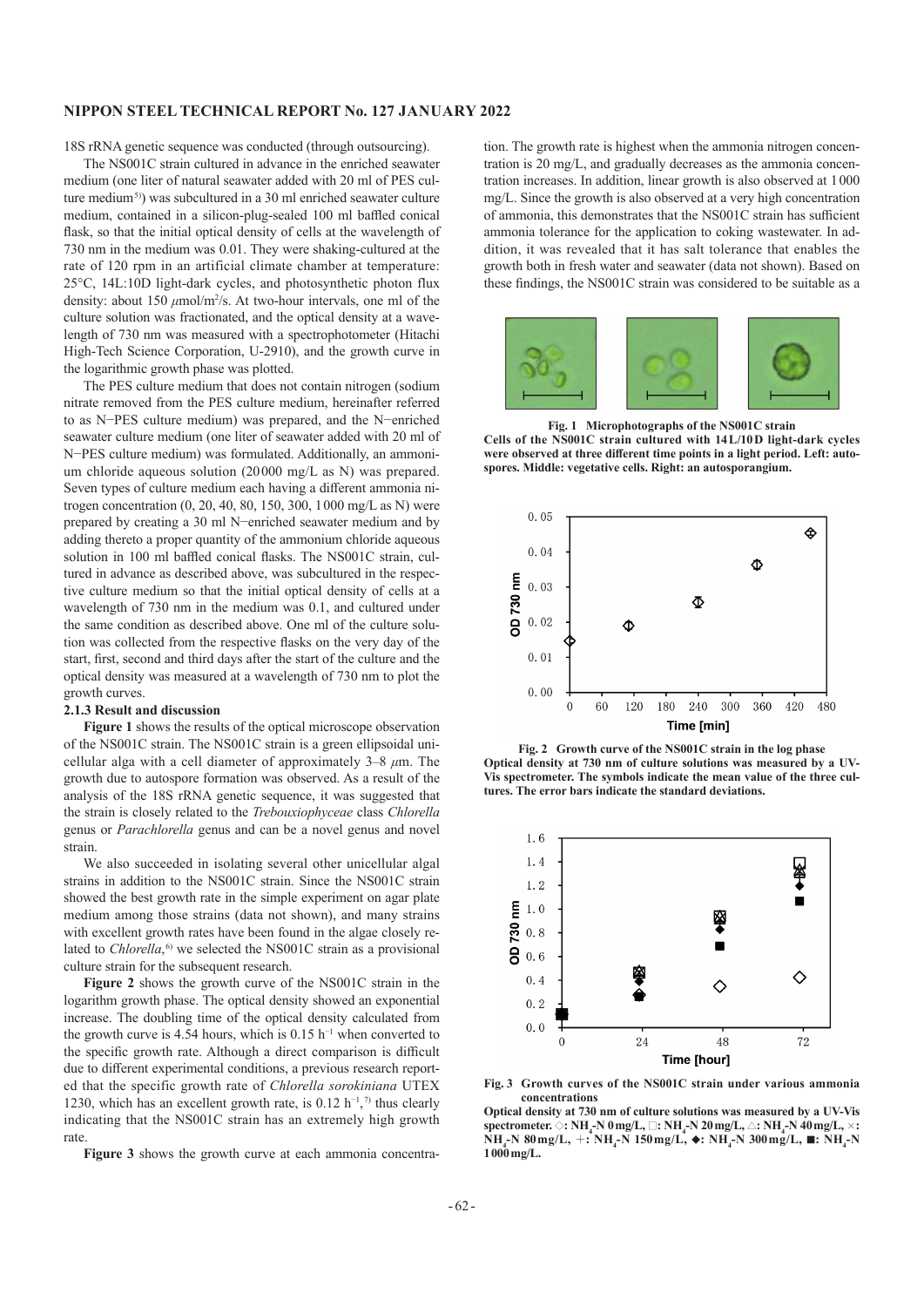culture strain in the algal culture system using the iron and steel making wastewater, and we decided to conduct further research using this strain. Based on the above characteristics, the NS001C strain was deposited as a patented microorganism (receipt number: FERM AP-22328) at the Patent Microorganism Depositary Center of the National Institute of Technology and Evaluation, an independent administrative institution.<sup>8)</sup>

#### **2.2 Examination of substrate surface culture method 2.2.1 Background**

Although we conducted small-scale experiments with the conventional liquid culture method using the NS001C strain aiming to establish a highly efficient biomass production/ $\mathrm{CO}_2$  recovery system, the biomass productivities obtained were lower than expected. In the liquid culture method, the NS001C strain exhibited the high growth rate only when the cell density was extremely low, and when the cell density increased by the culture, the growth rate significantly decreased. We considered that this is due to the lack of light and  $\text{CO}_2$  required for the photosynthesis, and that it is necessary to review the culture method in order to solve this problem.

Conventionally, the liquid culture method in which algae are suspended in a liquid culture medium and cultured with stirring is generally used for microalgal culture. Even in large-scale culture, the liquid culture method using an open pond and/or a photo-bioreactor is used. The liquid culture method is an excellent culture method that can be applied to most algae. However, there are two major problems. One is that the gas exchange is difficult. The algae consume  $CO_2$  in the medium by photosynthesis and discharge  $O_2$ . As the photosynthesis by the algae becomes active, the  $CO_2$  concentration decreases and the  $O_2$  concentration increases in the medium. As a result thereof, the photosynthetic rate is lowered. This problem can be improved by aerating a gas containing  $CO_2$  through the medium. However, the rate of dissolution of  $CO_2$  in water is low, and it is not easy to supply sufficient  $CO_2$  to the algae. The other problem is the low light utilization efficiency. Since the algal cells themselves block the light, the light hardly reaches the inside of the culture solution when the cell density is high. On the other hand, when the use of sunlight is considered, there is another problem. Since strong light like sunlight cannot be used for photosynthesis, the light cannot be used efficiently even on the surface layer of the culture solution. For this reason, the efficiency of the light utilization in liquid culture is not so high.

Therefore, in order to exploit the high growth rate of the microalgae, and to improve the biomass productivity thereby, among the culture methods called substrate culture or surface culture in which the algae are carried and cultured on the surface of a substrate, the culturing method of algae in a gaseous phase has garnered attention (hereinafter referred to as the substrate surface culture method).  $9, 10$ In this method, the algae are carried on the substrate in a paste-like state containing a small amount of water, and are in contact with both the gaseous phase and the solid phase (substrate) (**Fig. 4**). By making the substrate a porous body like sponge, and impregnating it with a liquid medium, the algae can absorb water and nutrients from the substrate.

We consider that this substrate surface culture method has three major advantages. The first is that the gas exchange rate is superior to that of the liquid culture method. Since the algae are in contact with the gaseous phase, it is possible for the algae to take in CO<sub>2</sub> from the gaseous phase and discharge  $O_2$  into it. The second is that the light utilization efficiency can be improved. Although the use of the sunlight is a prerequisite for algal biomass production, it is difficult to utilize all of the sunlight through photosynthesis. The Photosynthetic Photon Flux Density (PPFD) of the sunlight near the ground exceeds  $2000 \mu \text{mol/m}^2/\text{s}$  at the maximum. On the other hand, the photosynthetic rate is a constant rate above a certain PPFD, which is called the light saturation point. The value, though dependent on the species, has been reported to be approximately 50 to 500  $\mu$ mol/m<sup>2</sup>/s.<sup>11)</sup> When algae are exposed to strong sunlight, the light exceeding the light saturation point is not effectively utilized for the photosynthesis, and does not contribute to the biomass production. To solve this issue, a method of utilizing sunlight effectively by increasing the sunlight receiving area and decreasing the strength of the sunlight is considered. In the substrate surface culture method, the substrate supporting the algae can be arranged at arbitrary angles. Therefore, it is possible to adjust the strength of the sunlight onto the algae on the substrate surface by adjusting the installation angle of the substrate (**Fig. 5**). Thus, the substrate surface area per the culture equipment footprint means that the area used for



**Fig. 4 Conceptual drawing of substrate surface culture Algae are cultured on porous substrates in a gaseous phase. Light is supplied to algae through the gaseous phase, while water and nutrients are supplied from the substrates filled with a culture medium. Algae can**  take up  $CO<sub>2</sub>$  from the gaseous phase and discharge  $O<sub>2</sub>$  into it.



**Fig. 5 Conceptual drawings of effective utilization of sunlight by substrate surface culture**

**When substrates are arranged vertically in the direction of the sunlight, algae cannot utilize the sunlight efficiently because PPFD on the substrates exceeds their light saturation point (left). When the substrates are arranged diagonally in order to decrease PPFD on the surfaces of substrates to the saturation point or lower, algae can utilize the sunlight more efficiently with the wider area of substrate surface than in the situation on the left (right).**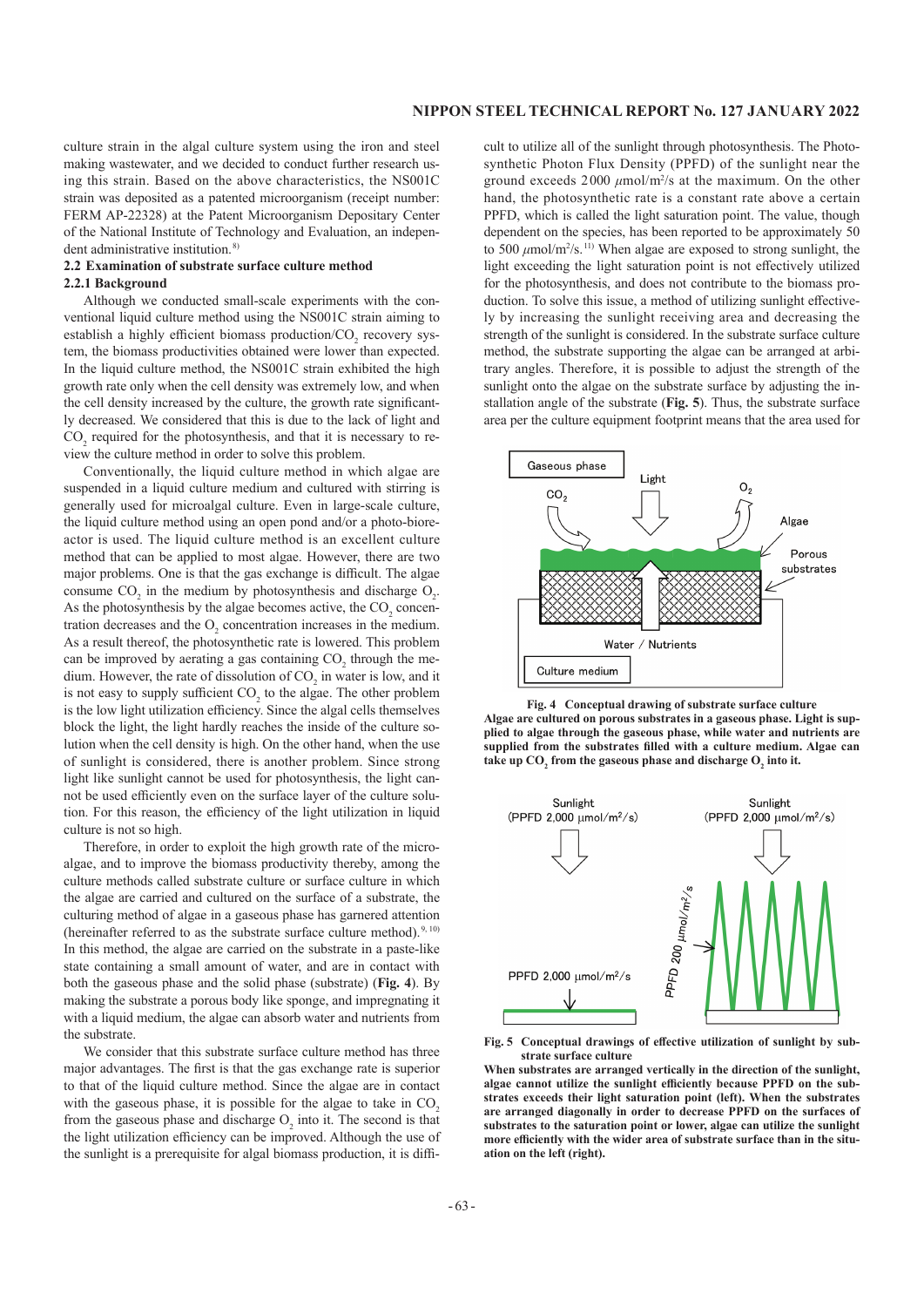## **NIPPON STEEL TECHNICAL REPORT No. 127 January 2022**

culture can also be increased. As a result thereof, the sunlight is utilized efficiently in a wider area, and can contribute to the enhancement of biomass productivity. In the liquid culture method wherein the algae are disorderly suspended in the liquid medium, it is impossible for such a method to adjust the strength of light.

The third advantage concerns the possibility of collecting highdensity biomass. In the substrate surface culture method, the algae are in a paste-like state containing only a small amount of water. Accordingly, the energy cost required for the dehydrating treatment of the biomass after its collection is expected to be significantly reduced. In the microalgal biomass production, the high energy cost required for the processes of dehydration and drying after its collection was pointed out.12) Therefore, the availability of low water content biomass is a significant advantage in improving the energy balance.

Based on the above, we considered that the substrate surface culture method is a feasible technology to solve the productivity issue in the large-scale microalgal culture. On the other hand, studies on this are scarce as compared with those of the liquid culture method, and the culture method can hardly be referred to as being established. Furthermore, there are few examples of applying the marine microalgae to the substrate surface culture method and the applicability of the NS001C strain to the substrate surface culture method remained unknown. Therefore, we first employed a small-scale substrate surface culture system, and examined the applicability of the NS001C strain to the substrate surface culture method. Simultaneously, we conducted the experiment to measure the biomass productivity quantitatively.

#### **2.2.2 Material and method**

An experimental system of the substrate surface culture method was used, wherein the culture was conducted by placing a glass filter carrying an alga on a sponge that contains a liquid culture medium (**Fig. 6**). The cell suspension of the NS001C strain which was liquid-cultured in advance in the enriched seawater medium (filtered sterilized seawater added with Daigo's IMK Medium to a final concentration of 250 mg/L) was filtered through a 47 mm in diameter glass filter (GE Health Care, GF/F), the tare weight of which had been measured in advance, and the algal cells were carried on the filter so as to make the biomass density about 1 mg/cm<sup>2</sup>. The fol-



**Fig. 6 Photograph of the substrate surface cultures Algae are cultured on glass filters placed on sponges filled with a culture medium in plastic cases. Upper: three-day cultures supplied with air.**  Lower: three-day cultures supplied with  $1\% \text{CO}_2$ .

lowing seawater medium was used as the culture medium: artificial seawater (Tomita Pharmaceutical Co., Ltd., Marine Art SF-1) added with Daigo's IMK Medium to a final concentration of 500 mg/L to avoid the depletion of the nutrients. A PVA sponge sheet (AION Co., Ltd. AION PVA sponge sheet D-series) 10 mm thick and of a size slightly smaller than that of the plastic case inner base area was laid on a transparent polystyrene plastic case (148 mm long, 84 mm wide and 32 mm deep). 120 ml of the seawater culture medium was added into the case, and the sponge sheet was soaked with the culture medium. The three filters each carrying the NS001C strain were placed on the sponge sheet in the case, inserted into a transparent plastic bag with a fastener and were sealed while the case was uncovered. This was held in the culturing chamber at 25°C under the LED illumination condition of a light period of 14 hours and a dark period of 10 hours, and air or the air mixed with  $CO_2$  at a ratio of 100:1 (hereinafter referred to as  $1\%CO<sub>2</sub>$ ) was supplied to the bag through a silicone tube after the aeration in the sterile distilled water in a gas washing bottle (flow rate per case: about 150 ml/min). By adjusting the distance between the LED light and the filters, the light intensity on the filter surface was changed. PPFD was measured with a light quantum meter (Nippon Medical and Chemical Instruments Co., Ltd., LA-105). The entire culture medium was changed after 2 days of culture. After 3 days of culture, the filters were collected and were placed on a suction-filtration equipment, and the filter and microalgal cells on the filter were rinsed with 5 ml distilled water while being suctioned by a vacuum pump. These filters were dried at 110°C in the drying oven overnight and their weight after drying was measured. From the difference between the weight of the filter after culture and the tare weight, the growth amount of the NS001C strain per substrate surface area and the areal biomass productivity were calculated.

### **2.2.3 Results and discussion**

Figure 6 shows the actual aspect of the substrate surface culture experiment. The results of the three experiments conducted at different CO<sub>2</sub> concentrations and light conditions are summarized in Fig. **7**. PPFD during culture is shown on the horizontal axis, and the biomass productivity is shown on the vertical axis. Under any conditions, the growth of the NS001C strain was observed visually and indicated by increments of the biomass weight, and it was confirmed that the NS001C strain can grow with the substrate surface culture method using seawater medium. Under the condition with the supply of air, a trend of increased productivity up to a PPFD of 131  $\mu$ mol/m<sup>2</sup>/s is observed, above which point, the productivity becomes nearly constant and stays within  $2.9 - 3.8$  g/m<sup>2</sup>/d. On the other hand, under the condition with a supply of  $1\%CO_2$ , the following trend is observed: the productivity increases until a PPFD of 264 μmol/m<sup>2</sup>/s, above which PPFD, productivity becomes constant and stays within a range of about 12.4–15.4  $g/m^2/d$  (values at PPFD 1357  $\mu$ mol/m<sup>2</sup>/s lie in a wide range of error bars, therefore, we considered that these values should be outliers). The above result shows that the supply of  $1\%CO<sub>2</sub>$  improves the maximum value of the biomass productivity by about 4–5 times, and approximately doubled the PPFD at which the biomass productivity levels off and becomes constant.

This result is interpreted from the relationship between PPFD and the photosynthetic rate. As described earlier, the photosynthetic rate linearly increases with respect to the photosynthetic photon flux density while PPFD is low. However, above the light saturation point, the photosynthetic rate becomes constant.13) Furthermore, with respect to the  $CO_2$  in the air (about 400 ppm concentration),  $CO<sub>2</sub>$  is the rate-limiting factor of the photosynthesis, and the in-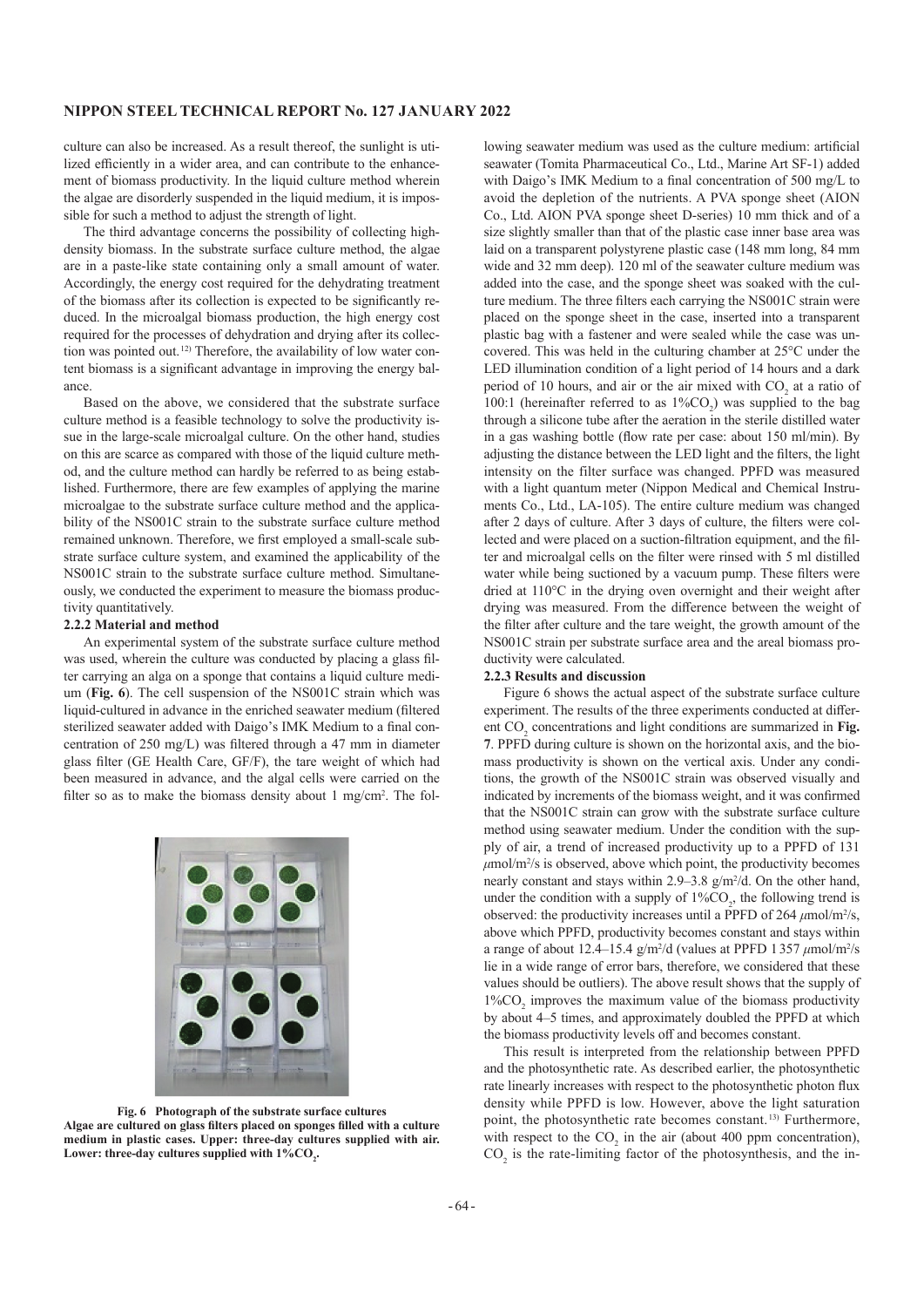

**Fig. 7 Biomass productivities of the NS001C strain cultured with lights of various PPFDs**

◇**: supplied with air,** □**: supplied with 1%CO<sup>2</sup> . The results of the three independent experiments are shown in this graph. The symbols indicate the mean values of three cultures. Error bars indicate the standard deviations.**

crease of the  $CO_2$  concentration is linked to the increase of the photosynthetic rate and the light saturation point. Under the condition wherein the algae grow actively, the biomass productivity is considered to be approximately proportional to the photosynthetic rate. Therefore, we consider that the above result was obtained.

By supplying  $CO<sub>2</sub>$  instead of air, a significant improvement in productivity was observed. The maximum value of the biomass productivity obtained this time is  $15.4$  g/m<sup>2</sup>/d (excluding the outlier values). However, if the use of sunlight is taken into consideration, the productivity can be further improved. As described earlier, in the substrate surface culture method, there is a possibility of using sunlight more efficiently by devising the installation of the substrate. If the substrate is installed diagonally with respect to sunlight, PPFD of the sunlight on the surface of the substrate is kept below the light saturation point, and the surface area of the substrate vs. the installation area of the culture equipment is increased. Therefore the substrate surface culture method can utilize almost all the sunlight in theory. In reality, the altitude and the direction of the sun change depending on the season and time, and furthermore, the culture equipment itself blocks the sunlight, so the discussion above is overly simplified. However, herein, disregarding such restrictions, the theoretical biomass productivity under sunlight was calculated from the following Equation (1) using the experimental values under the condition of supplying  $1\%CO_{2}$ .

 $P_t = P_m / L_e \times L_s$ 

$$
\tag{1}
$$

where  $P_i$ : Theoretical biomass productivity [g/m<sup>2</sup>/d]

 $P_m$ : Biomass productivity obtained in the experiment [g/m<sup>2</sup>/d]

 $L_c$ : Daily light integral used in the experiment [mol/m<sup>2</sup>/d]

 $L<sub>s</sub>$ : Daily light integral used in sunlight [mol/m<sup>2</sup>/d]

Herein, the daily integrated light (DLI) is the value obtained by converting PPFD into the daily integrated amount, and the unit is mol/m<sup>2</sup>/d. The daily light integral used in the experiment  $(L_e)$  was calculated by integrating PPFD as to the length of the light period (14 hours) under the light conditions used in the experiment. The daily light integral under sunlight  $(L<sub>s</sub>)$  was set to 25 mol/m<sup>2</sup>/d refer**Table 1 Theoretical biomass productivities calculated from measured values**

**Theoretical biomass productivities were calculated from the measured values obtained in the experiments of substrate surface culture with 1%CO<sup>2</sup> supply (data are shown in Fig. 7).** 

| Experimental PPFD <sup>*1</sup><br>[ $\mu$ mol/m <sup>2</sup> /s] | Measured biomass<br>productivity <sup>*2</sup> | Theoretical biomass<br>productivity <sup>*3</sup> |
|-------------------------------------------------------------------|------------------------------------------------|---------------------------------------------------|
|                                                                   | $\left[\frac{g}{m^2/d}\right]$                 | $\left[\frac{g}{m^2/d}\right]$                    |
|                                                                   |                                                |                                                   |
| 80                                                                | 4.1                                            | 25.6                                              |
| 104                                                               | 5.3                                            | 25.5                                              |
| 131                                                               | 8.1                                            | 30.6                                              |
| 132                                                               | 6.7                                            | 25.1                                              |
| 227                                                               | 10.5                                           | 22.9                                              |
| 264                                                               | 12.6                                           | 23.8                                              |
| 328                                                               | 15.0                                           | 22.8                                              |
| 362                                                               | 12.4                                           | 17.0                                              |
| 812                                                               | 15.4                                           | 9.4                                               |
| 1357                                                              | 18.1                                           | 6.6                                               |

<sup>\*1</sup> PPFD used in the experiments.

Measured values of biomass productivities obtained from the experiments.

\*<sup>3</sup> Theoretical biomass productivities at 25 mol/m<sup>2</sup>/d of daily light integral calculated from the measured values.

ring to previous studies. This is considered to be close to the annual average value of the daily light integral in Japan.14) **Table 1** shows the theoretical biomass productivity calculated from each measured experimental value. Theoretically, it is suggested that a productivity of about  $20-30$  g/m<sup>2</sup>/d is feasible. In the preceding study, the ideal biomass productivity under sunlight is estimated to be  $33-42$  g/m<sup>2</sup>/ d.15) The fact that the estimated values close to the ideal values were obtained indicates the high biomass productivity of the substrate surface culture using the NS001C strain. Furthermore, the productivity can be expected to be improved further by optimizing the culture conditions such as the  $CO_2$  concentration, medium, and the substrate. On the other hand, in order to realize the estimated values, the culture equipment that realizes the efficient utilization of sunlight as conceptually shown in Fig. 5 is required. Several types of such culture equipment have been proposed in the preceding studies, and relatively large-scale experiments have been conducted.<sup>9)</sup> However, it can hardly be said to be technically established. Therefore, the development of the culture equipment that can be scaled up remains a future subject of investigation.

### **3. Conclusion**

In order to develop new technologies that contribute to  $CO<sub>2</sub>$  reduction, we are conducting research with the aim of developing a large-scale microalgal culture system that can be introduced into steelworks. This paper introduced a series of studies from the isolation of algae in steelworks, via the characterization evaluation of the cultured strains, and to the examination of their applicability to the substrate surface culture. The unicellular green alga NS001C strain isolated from the wastewater treatment facility in a steelworks had a high growth rate and ammonia resistance. Furthermore, this strain can be applied to the substrate surface culture using a seawater culture medium, and achieved a high biomass productivity of 12.4– 15.4  $g/m^2/d$  under the 1%CO<sub>2</sub> supply conditions. Theoretically, it is suggested that a productivity of about  $20-30$  g/m<sup>2</sup>/d can be achieved in the substrate surface culture using sunlight. From these results, it